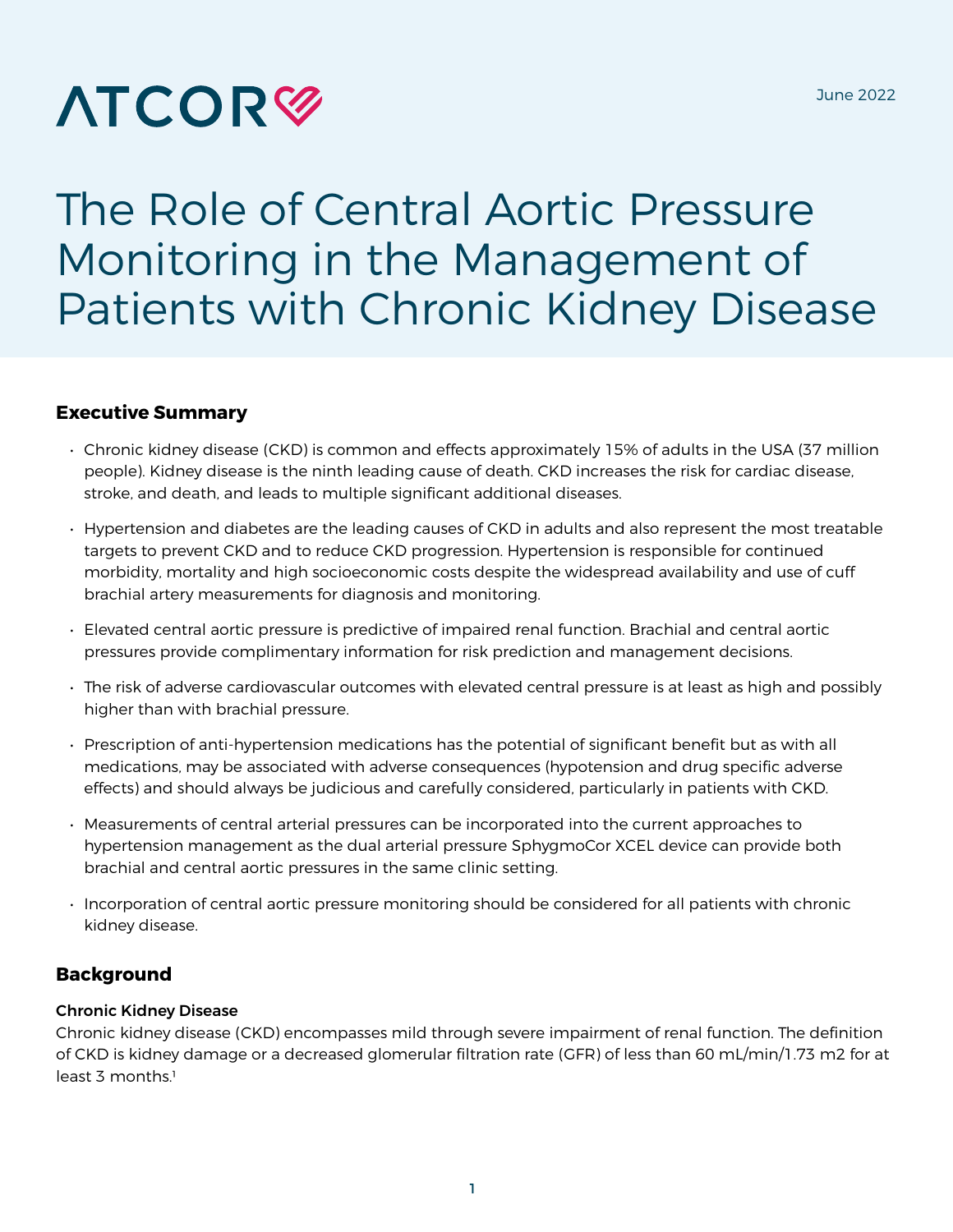CKD is classified according to GFR as follows:<sup>1</sup>

Stage 1: Kidney damage with normal or increased GFR (>90 mL/min/1.73 m2)

Stage 2: Mild reduction in GFR (60-89 mL/min/1.73 m2)

Stage 3a: Moderate reduction in GFR (45-59 mL/min/1.73 m2)

Stage 3b: Moderate reduction in GFR (30-44 mL/min/1.73 m2)

Stage 4: Severe reduction in GFR (15-29 mL/min/1.73 m2)

Stage 5: Kidney failure (GFR < 15 mL/min/1.73 m2 or dialysis)

Stage 5 CKD is most often referred to as end-stage renal disease (ESRD).

Chronic kidney disease (CKD) is common and effects approximately 15% of adults in the USA (37 million people).2 Most adults (90%) are unaware that they have CKD as it is generally slowly progressive. According to the Centers for Disease Control and Prevention (CDC), CKD occurs in 38% of adults at least 65 years old, 12% of those between 45 and 64 years, and 6% of people between 18 and 44 years. The following statistics are from the USA.²

- Kidney disease is the ninth leading cause of death
- 350 people begin dialysis each day due to ESRD
- 131,600 people start treatment for ESRD in a year
- 786,000 people are living with ESRD with 71% receiving dialysis and 29% with a kidney transplant.

The cost of treating CKD in Medicare recipients has been estimated to be \$82 billion (2018), with an additional \$36.6 billion of cost for treating those with ESRD.2 A 2017 study included 106,050 patients with CKD and 56,761 controls without CKD.3 Average all-cause annual costs increased exponentially with increase CKD stage [(a) commercial group – from \$7,537 (no CKD) to \$76,969 (CKD stages 4-5), (b) Medicare group – \$8,091 (no CKD) to \$46,178 (CKD stages 4-5)]. Average annual costs for ESRD patients were \$121,948 (commercial group) and  $$87,339$  (Medicare group).<sup>3</sup>

#### *Approximately 15% of US adults (37 million people) have CKD. The cost for treating CKD in Medicare recipients has been estimated to be \$82 billion, with an additional \$36.6 billion for treating ESRD.*

CKD increases the risk for cardiac disease, stroke, and death. A substantial list of symptoms and diseases are a consequence of CKD and include anemia, anorexia, cardiac dysfunction (including arrhythmias), diminished immune responses, electrolyte alteration, encephalopathy, erectile dysfunction, fatigue, fluid retention (peripheral and pulmonary edema), hypertension, impaired cognition, metabolic bone disease, nausea, pericarditis, peripheral neuropathy, platelet dysfunction (bleeding, ecchymosis), and sleep disorders (restless leg syndrome).

Hypertension and diabetes are the leading causes of CKD in adults. Other etiologic factors include cardiovascular disease, family history of CKD including inherited kidney disorders, immune mediated diseases, past damage to the kidneys, and older age. It is readily apparent therefore that hypertension and diabetes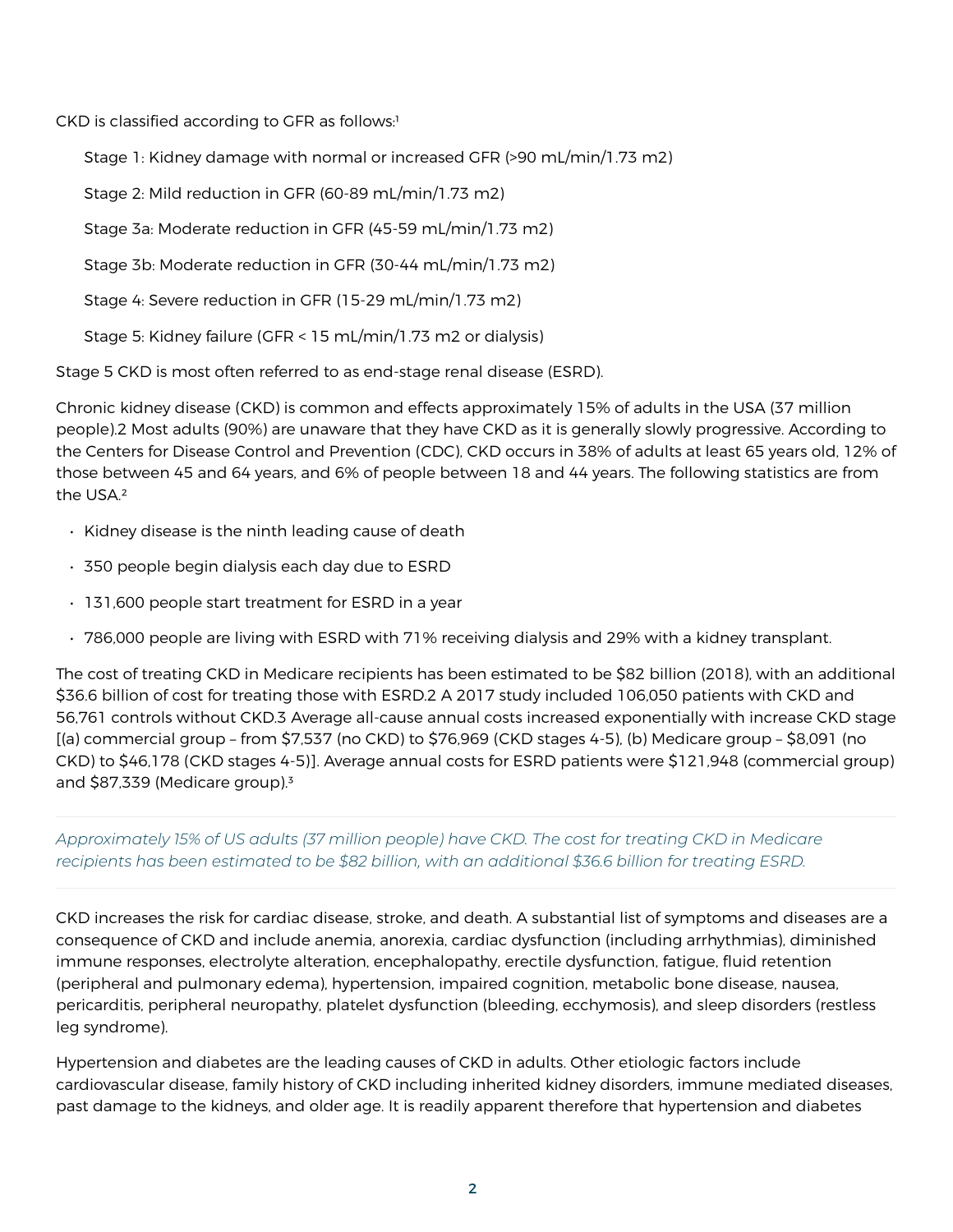represent the most treatable targets to prevent CKD. The objective of this document is to describe the role of central aortic blood pressure monitoring as an important part of hypertension management with the goal of reducing the adverse downstream consequences on renal function.

*Hypertension and diabetes are the leading causes of CKD in adults and represent the most treatable targets to prevent CKD and CKD progression.*

#### **Central Aortic Pressure as a Predictive Measure of Renal Impairment**

Hypertension leading to end-organ damage results from elevated central aortic pressures as this is what is directly transmitted to organs such as the kidney, heart, and brain. Central systolic pressures are correlated to peripheral systolic pressures and threshold values can be defined for treatment decisions; however, central pressures cannot reliably be predicted within an individual based on their brachial pressures.<sup>4-8</sup>

Central aortic pressure is predictive of end-organ damage including impaired renal function. Wang et al in a study of 1,272 subjects found that adjustment for demographics and relevant comorbidities, cSBP was the variable that consistently was independently predictive of deaths categorized as cardiovascular with a hazard ratio of 1.30 (per 10 mmHg increase).9

*Glomerular filtration rate and carotid intima-media were more strongly related to central pressures than peripheral pressures.9*

A separate published report examined the relationship of organ damage to blood pressure and showed that that central pressure provided additional information regarding the likelihood of renal damage (using estimated glomerular filtration rate) and cardiac damage (using left ventricular mass index) related to hypertension.<sup>10</sup>

#### *Central pressure provided additional information regarding the propensity to end-organ damage (including renal damage) related to hypertension.10*

The report by Yu and colleagues in 1,983 elderly subjects, demonstrated that groups can be distinguished based on concordance and discordance of brachial and central elevated pressures using a brachial target of 140/90 mm Hg and a central pressure target of 130/90 mmHg. The clinically relevant implication is that both pressures are valuable for deciding on management approaches and for the evaluation of risk.<sup>11</sup>

#### **Incorporating Central Aortic Pressure Monitoring into the Care of Patients with Impaired Renal Function: Optimization of Pharmacotherapy for Hypertension**

Numerous peer-reviewed publications have documented that non-invasive central aortic pressure assessment can provide independent and additional information (relative to brachial pressures) for determining risk of end-organ damage and cardiovascular morbidity and mortality.<sup>12-24</sup> As well, controlled studies have indicated that pharmacotherapy may have different effects on brachial compared to central blood pressure, which has implications for management decisions.<sup>12</sup>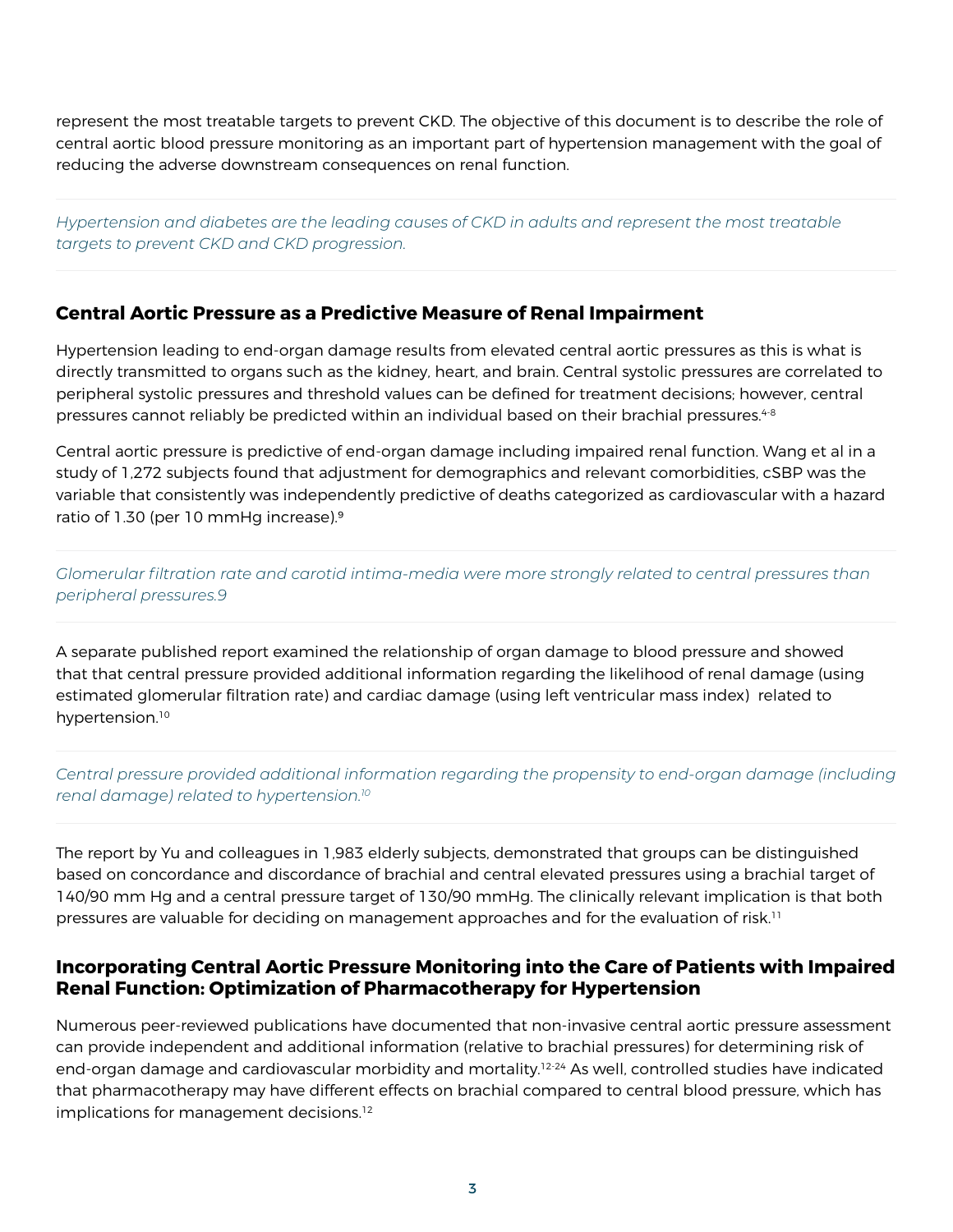Hypertension management through the addition of non-invasive measurements of central aortic pressures has the potential to improve care through: (a) refining requirements for BP monitoring, (b) decreasing overtreatment, (c) early identification for earlier or more aggressive treatment, and (d) decreasing the overall cost of care (e.g., use of tools such as ambulatory blood pressure monitoring (ABPM), drug costs).

Identifying the requirements and amount of medication is critical to controlling gestational hypertension.

The following table provides examples where central aortic blood pressure monitoring may positively impact the treatment of gestational hypertension:

|  |  |  |  |  | Table 1: Examples of clinical utility of measuring both brachial and central aortic blood pressure. |
|--|--|--|--|--|-----------------------------------------------------------------------------------------------------|
|--|--|--|--|--|-----------------------------------------------------------------------------------------------------|

| <b>CLINICAL USE</b>                                                                                                | <b>BRACHIAL BP</b>                                                             | <b>CENTRAL BP</b>                  |
|--------------------------------------------------------------------------------------------------------------------|--------------------------------------------------------------------------------|------------------------------------|
| Confirming hypertension (drug<br>prescription is optimized)                                                        | Flevated                                                                       | <b>Flevated</b>                    |
| Suspicion of white coat<br>hypertension                                                                            | Flevated                                                                       | Normal or Low                      |
| Avoidance of increased drug<br>prescription                                                                        | Borderline high                                                                | Normal or Low                      |
| Consideration of reducing drug<br>prescription (patients receiving<br>at least one anti-hypertensive<br>medication | Normal (particularly when there<br>is suspected medication adverse<br>effects) | Low (or extended period of normal) |

*The measurement of central aortic pressures in addition to brachial pressures provides clinically important patient care information.*

## **Reduced Morbidity Association with Overtreatment of Hypertension**

Overtreatment of hypertension may readily occur if office-based cuff measurements are misleadingly high. All medications are associated with side effects specific to the medication (e.g., cough in angiotensin converting enzyme inhibitors, constipation in calcium channel blockers); however, all anti-hypertensive medications have the potential for hypotension and consequences thereof. Elderly patients are more susceptible to hypotension and adverse consequences from hypotension. Furthermore, the association of blood pressure with cardiovascular events appears to be bimodal with higher rates at both low and high blood pressures.<sup>25</sup> In a study of 10,001 patients followed for approximately 5 years, patients with a pre-existing history of coronary artery disease and a low blood pressure (110–120/60–70 mmHg) had an increased risk of cardiovascular events other than stroke.<sup>25</sup> Several studies have noted an increased mortality in elderly patients related to lower treated blood pressure.<sup>26,27</sup> Older hypertensive patient have an increased risk of postural hypotension, balance and gait impairment, confusion, and dizziness.<sup>28</sup> Finally, an increased risk for injuries related to falls may result from overly aggressive treatment of hypertension.<sup>28</sup>

Cushman et al performed a randomized trial of intensive BP control (systolic BP <120 mm Hg) compared to standard therapy (systolic BO < 140 mm Hg) in 4,733 subjects with type 2 diabetes. The mean follow-up was 4.7 years.<sup>29</sup> Intensive therapy did not reduce the rate of the composite of fatal and non-fatal cardiovascular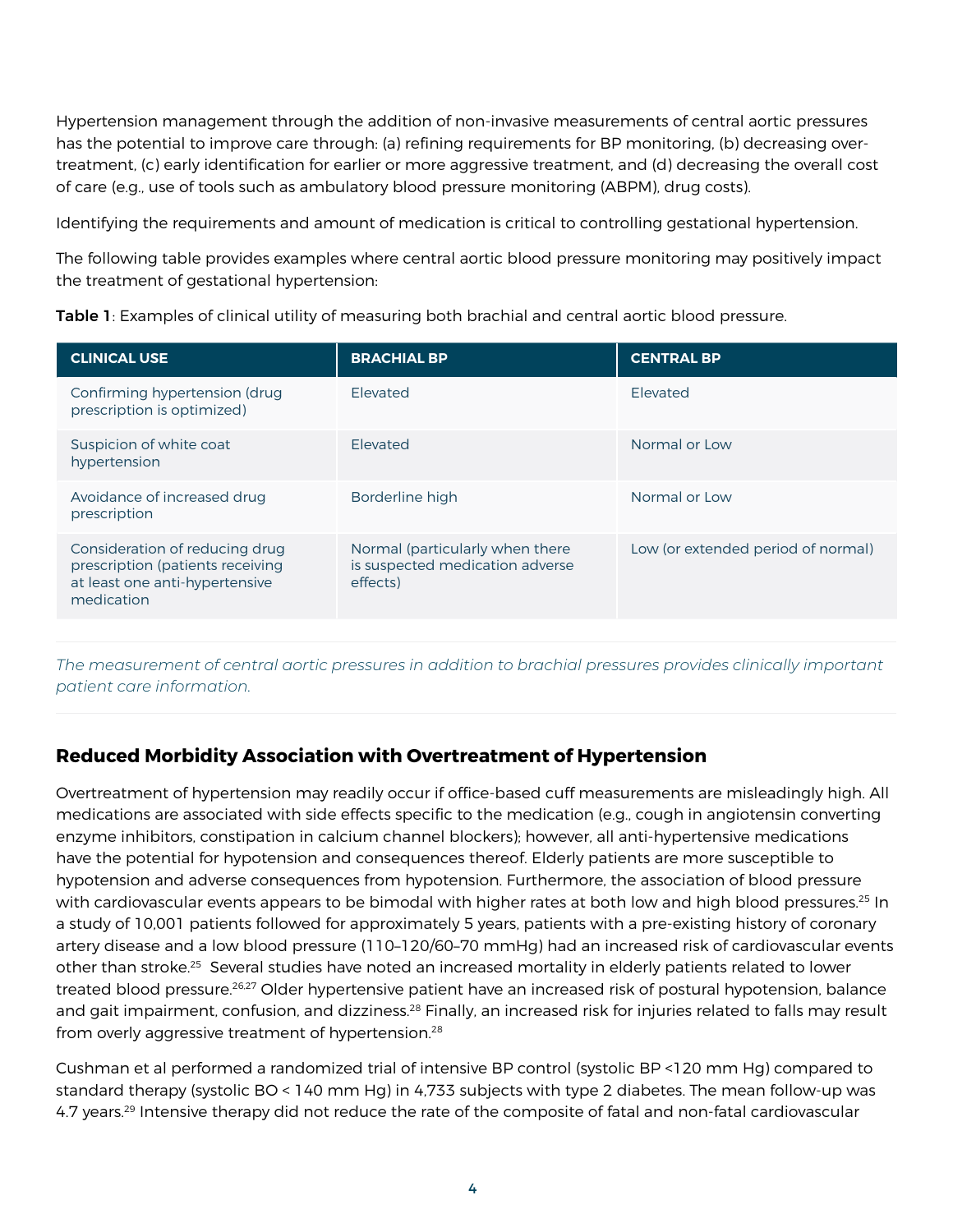events. However, intensive therapy vs. standard therapy was associated with a higher proportion of subjects with serious adverse events (3.3% vs. 1.3%, p<0.001), elevated creatinine (23.8% vs. 15.5%, p<0.001), and reduced eGFR (4.2% vs. 2.2%, p<0.001). The study highlights the need to ensure that decisions for hypertension management consider any propensity to medication induced episodes of hypotension, which may impact renal function. The addition of central pressure monitoring can assist in this objective (e.g., normal to high normal brachial pressure and low-normal to low central aortic pressure).

A study examining 651,749 US veterans with CKD sought to assess the association of blood pressure with mortality in CKD patients.26 The lowest mortality was observed with blood pressure of 130–159/70–89 mmHg. Patients with systolic and diastolic BP concomitantly very high or very low had the highest mortality. Results were consistent in subgroups of patients with normal and elevated levels of urine microalbumin-creatinine ratio. Depending on the model used, the hazard ratio for mortality with systolic BP < 120 mm Hg and diastolic BP < 80 mm Hg ranged from 1.42 to 1.62 (i.e., 42% to 62% increased risk). As with the previous study, avoiding hypotension should have a significant clinical impact. Again, the addition of central pressure monitoring in patients with CKD can assist in this objective.

*The addition of central aortic pressure monitoring can assist in hypertension management decisions that consider any propensity towards medication induced episodes of hypotension, which may negatively impact renal function.*

In summary, prescription of anti-hypertension medications has the potential of significant benefit but as with all medications, may be associated with adverse consequences such as reduced renal function and should always be judicious and carefully considered, particularly in patients with CKD. Assessment of central pressures provides relevant information that informs prescription medication needs.

## **Summary and Conclusions**

The following is a summary of the key discussion points:

- Chronic kidney disease (CKD) is common and effects approximately 15% of adults in the USA (37 million people). Kidney disease is the ninth leading cause of death. CKD increases the risk for cardiac disease, stroke, and death, and leads to multiple significant additional diseases.
- Hypertension and diabetes are the leading causes of CKD in adults and also represent the most treatable targets to prevent CKD and to reduce CKD progression. Hypertension is responsible for continued morbidity, mortality and high socioeconomic costs despite the widespread availability and use of cuff brachial artery measurements for diagnosis and monitoring.
- Elevated central aortic pressure is predictive of end-organ damage including impaired renal function. Brachial and central aortic pressures provide complimentary information for risk prediction and management decisions.
- The risk of adverse CV outcomes with elevated central pressure is at least as high and possibly higher than with brachial pressure.
- Assessment of central pressures provides relevant information that informs prescription medication needs.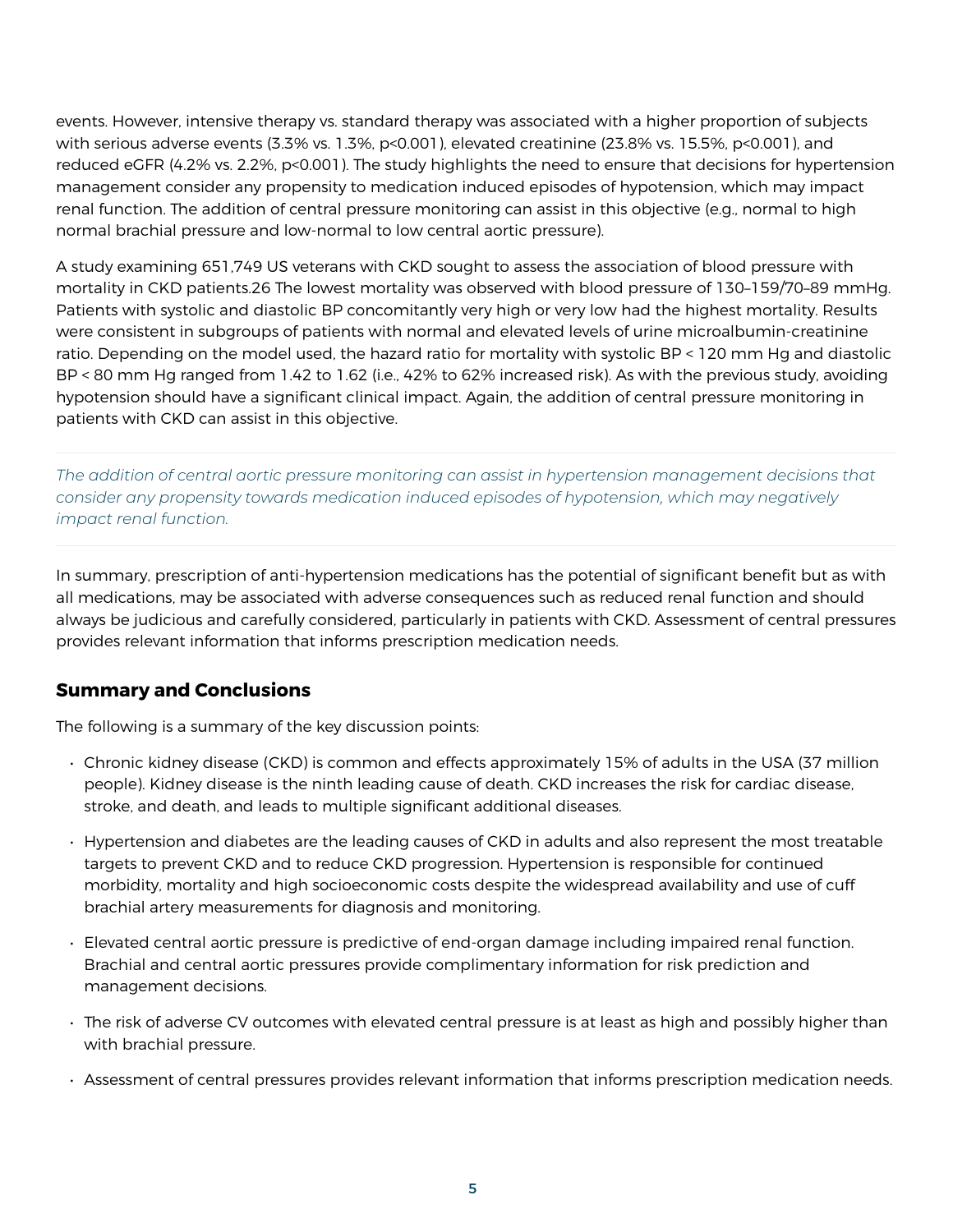• Measurements of central arterial pressures can be incorporated into the current approaches to hypertension management as the dual arterial pressure SphygmoCor XCEL device can provide both brachial and central aortic pressures in the same clinic setting.

In conclusion, incorporation of central aortic pressure monitoring should be considered for all patients with chronic kidney disease.

#### **REFERENCES**

- 1. Levey AS, Eckardt KW, Tsukamoto Q, Levin A, Coresh J, Rossert J, de Zeeuw D, Hostette TH, Lameire N, Eknoyan G. Definition and classification of chronic kidney disease: A position statement from Kidney Disease: Improving Global Outcomes (KDIGO). Kidney International 2005;67:2089-100.
- 2. Centers for Disease Control and Prevention. Chronic Kidney Disease Initiative. https://www.cdc.gov/kidneydisease/basics.html. Accessed July 21, 2021.
- 3. Golestanhe L, Alvarex PJ, Reaven MA, Funk SE, McGaughey KJ, Romero A, Breener MS, Macaulay O. All-cause costs increase exponentially with increased chronic kidney disease stage. Am J Manag Care. 2017;23:S0.
- 4. Cheng HM, Chuang SY Sung SH, Yu WC, Pearson A, Lakatta EG, Pan WH, Chen CH. Derivation and validation of diagnostic threshold for central blood pressure measurements based on long-term cardiovascular risks. J Am Coll Cardiol. 2013;62:1780-7.
- 5. McEniery CM, Yasmin BM, Munnery M, Wallace SM, Rowe CV, Cockcroft JR, Wilkinson IB. Central pressure: variability and impact of cardiovascular risk factors. The Anglo-Cardiff Collaborative Trial II. Hypertension. 2008;51:1476-1482.
- 6. Izzo JL. Brachial vs. central systolic pressure and pulse wave transmission indicators: a critical analysis. Am J Hypertension 2014;27:1433-42.
- 7. Takase H, Dohi Y, Kimura G. Distribution of central blood pressure values estimated by Omron HEM-9000AI in the Japanese general population. Hypertension Research 2013;36:50-57.
- 8. McEniery CM, Cockcroft JR, Roman MJ, Franklin SS, Wilkinson IB. Central blood pressure: current evidence and clinical importance. Eur Heart J. 2014. Doi:10.1093/eurheart/eht565.
- 9. Wang KL, Cheng HM, Chuang SY, Spurgeon HA, Ting CT, Lakatta EG, Yin FCP, Chou P, Chan CH. Central or peripheral systolic or pulse pressure: which best relates to target organs and future mortality? J Hypertens. 2009;27:461-67.
- 10. Booysen HL, Norton GR, Maseko MJ, Libhaber CD, Majane OHI, Sareli P, Woodiwiss AJ. Aortic, but not brachial blood pressure category enhances the ability to identify target organ changes in normotensives. J Hypertension 2013;31:1124-30.
- 11. Yu S, Xiong J, Lu Y, Chi C, Teliewubai J, Bai B, Ji H, Zhou Y, Fan X, Blacher J, Li J, Zhang Y, Xu Y. The prevalence of central hypertension defined by a central blood pressure type I device and its association with target organ damage in the community-dwelling elderly Chinese: The Northern Shanghai Study. J Am Soc Hypertens. 2018 Mar;12(3):211-219. doi: 10.1016/j.jash.2017.12.013.
- 12. Williams B, Lacy PS, Thom SM, Cruickshank K, Stanton A, Collier D, Hughes AD, Thurston H, O'Rourke M. CAFE Investigators; Anglo-Scandinavian Cardiac Outcomes Trial Investigators; CAFE Steering Committee and Writing Committee. Differential impact of blood pressure-lowering drugs on central aortic pressure and clinical outcomes: principal results of the Conduit Artery Function Evaluation (CAFE) study. Circulation 2006; 113: 1213–1225.
- 13. Agabiti-Rosei E, Mancia G, O'Rourke MF, Roman MJ, Safar ME, Smulyan H, Wang JG, Wilkinson IB, Williams B, Vlachopoulos C. Central blood pressure measurements and antihypertensive therapy: a consensus document. Hypertension 2007; 50: 154–160.
- 14. Roman MJ, Devereux RB, Kizer JR, Lee ET, Galloway JM, Ali T, Umans JG, Howard BV. Central pressure more strongly relates to vascular disease and outcome than does brachial pressure: the Strong Heart Study. Hypertension 2007; 50: 197–203.
- 15. Vlachopoulos C, Aznaouridis K, O'Rourke MF, Safar ME, Baou K, Stefanadis C. Prediction of cardiovascular events and all-cause mortality with central haemodynamics: a systematic review and meta-analysis. Eur Heart J 2010; 31: 1865–1871.
- 16. Williams B, Lacy PS. Central aortic pressure and clinical outcomes. J Hypertens 2009; 27: 1123–1125.
- 17. Wang KL, Cheng HM, Chuang SY, Spurgeon HA, Ting CT, Lakatta EG, Yin FC, Chou P, Chen CH. Central or peripheral systolic or pulse pressure: which best relates to target organs and future mortality? J Hypertension 2009; 27: 461–467.
- 18. Vlachopoulos C, Axnaouridis K, O'Rourke MF, Safar ME, Baou K, Stefanadis C. Prediction of cardiovascular events and all-cause mortality with central haemodynamics: a systemic review and meta-analysis. Eur Heart J 2010;31:1865-71.
- 19. Li WF, Huang Y, Feng Y. Association between central haemodynamics and risk of all-cause mortality and cardiovascular disease: a systematic review and meta-analysis. J Human Hypertension 2019;33:531-541.
- 20. Lamarche F, Agharazii M, Madore F, Goupil R. Prediction of cardiovascular events by type I central systolic blood pressure. A prospective study. Hypertension 2021;77:319-327.
- 21. McEneiry CM, Ben-Shlomo Y, May MT, Spears M, Brumback L, Chen CH, Chirinos JA, et al. Central haemodynamics and cardiovascular risk prediction: an individual participant meta-analysis of prospective observational data from 22,433 subjects. (unpublished report)